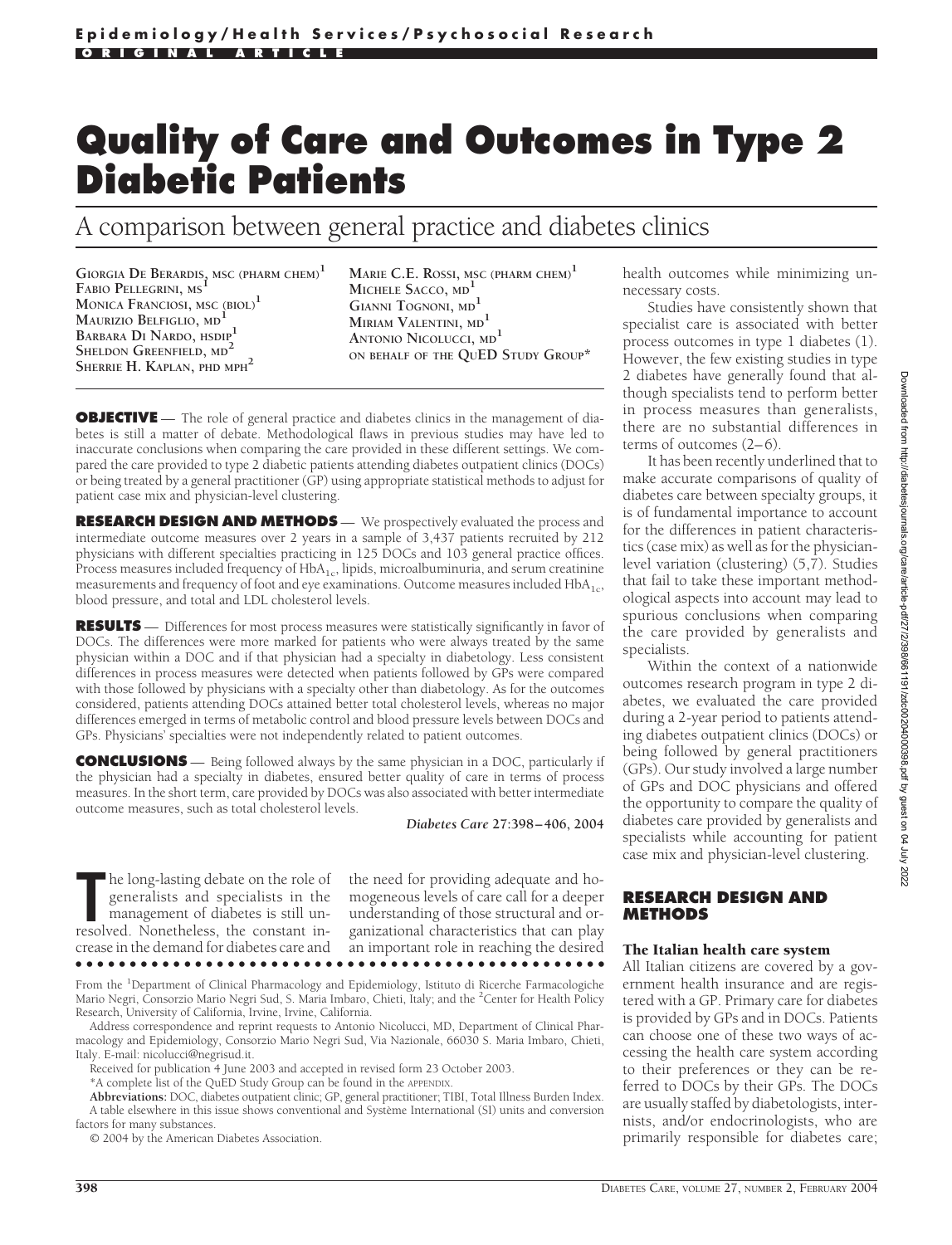other specialists (e.g., ophthalmologists, cardiologists) may also practice part time in the clinic. Given the existence in Italy of a specialty in "diabetes and metabolic disorders," the term "diabetologist" refers only to a physician with such specific training. In some DOCs, patients are always cared for by the same specialist, whereas in other clinics patients can be seen by different physicians on different occasions.

## Study design

The study involved 212 physicians practicing in 125 DOCs and 103 general practice offices. Details on the study design and sampling of physicians have already been reported elsewhere (8–10).

Briefly, all patients with type 2 diabetes (adult onset of disease, fasting venous plasma glucose concentration  $\geq 7.8$ mmol/l on at least two separate occasions, diabetes not requiring insulin treatment at diagnosis) were considered eligible for this project, irrespective of age, duration of diabetes, and treatment. In diabetes clinics, patients were sampled using random lists, stratified by patient age  $(<$ 65 or  $\geq$ 65 years). Each center was asked to recruit at least 30 patients, whereas GPs enrolled all consecutive patients for whom they were primarily responsible for diabetes care, up to a maximum of 10 patients. Patients were enrolled between March 1998 and December 1999.

Clinical information was abstracted from clinical records by the participating physicians and reported in ad hoc forms. Data were collected at baseline and 6-month intervals. Patients are being followed for 5 years; the present analysis refers to data collected during the first 2 years.

All recruited patients were requested to fill in a questionnaire regarding the presence and severity of diabetes complications and comorbidities and the SF-36 Health Survey. The presence and severity of diabetes complications and comorbidities were summarized using the Total Illness Burden Index (TIBI), a widely used comorbidity measure specifically developed for diabetic outpatient populations  $(11)$ 

Based on the recommendations of the American Diabetes Association (12), we identified process measures that could be considered as representative of quality of diabetes care. Process measures included frequency of  $HbA_{1c}$ , lipid profile (total

and HDL cholesterol, triglycerides), microalbuminuria, and serum creatinine measurements and frequency of foot and dilated eye examination. Although blood pressure measurement is an important process indicator, we did not consider it as all patients had at least two measurements per year.

We defined the assessment of  $HbA_{1c}$ as adequate if at least two measurements per year were performed, whereas all other process measures were considered appropriate if at least one measurement/ examination per year was performed.

We also identified intermediate outcome measures, including mean  $HbA_{1c}$ , blood pressure, and total and LDL cholesterol levels over 2 years. For each outcome, we considered the proportion of patients with satisfactory values as well as those with unacceptably high values. Outcomes were considered satisfactory if  $HbA_{1c}$  levels were  $\leq 7.0\%$ , blood pressure values were ≤130/85 mmHg, total cholesterol levels were  $\leq 5.18$  mmol/l, and LDL cholesterol levels were  $\leq$ 2.86 mmol/l. Unsatisfactory outcomes included HbA<sub>1c</sub> levels >8%, blood pressure values  $\geq$  140/90 mmHg, total cholesterol levels -5.70 mmol/l, and LDL cholesterol levels -3.37 mmol/l. LDL cholesterol was estimated by the Friedwald equation.

## Statistical analysis

Patient characteristics and the percent of patients conforming with process and outcomes measures were compared using  $\chi^2$  statistics for categorical variables and Mann-Whitney *U* test for continuous variables.

To compare the two settings of care, for each process and outcome measure we used three regression models to calculate estimated odds ratios (ORs) and 95% CIs. In the first model, we estimated unadjusted ORs. In the second model, ORs were adjusted for patient case $-$ mix variables, including age, sex, school education, BMI, duration of diabetes, treatment of diabetes, TIBI, and physical functioning, as measured by the specific 10-item SF-36 subscale. In the third model, to account for the multilevel nature of the data (patients clustered within physician or practice) and to control simultaneously for the possible confounding effects of the different variables, we used multivariate multilevel logistic regression models (13,14).

Because the clustering effect within

practices could be more relevant for those patients always followed by the same physician within a clinic, we ran additional analyses on this subgroup. In particular, we tested whether being followed by a GP or always by the same physician practicing in a DOC had an impact in terms of process and outcome measures. Moreover, we also tested whether the specialty of the physician played a role (GP versus endocrinologists, diabetologists, internists, or other specialists).

For process measures, an  $OR > 1.0$ indicated a higher probability to perform the exam or the measurement for patients cared for in DOCs as opposed to those followed by GPs. For intermediate outcome measures, an OR >1 indicated a higher likelihood to present adequate/ inadequate values for patients cared for by DOCs as opposed to those followed by GPs.

All the analyses were performed using SAS Statistical Package version 8.2 (SAS Institute, Cary, NC). Multilevel logistic regression was performed using the SAS language macro routine GLIMMIX.

**RESULTS** — Overall, 3,437 patients were enrolled, of whom 2,658 were recruited by DOCs and 779 by GPs. Of the 3,437 subjects, 2,130 were always followed by the same physician. In DOCs, 31% of the physicians were diabetologists, 15% were internists, 38% were endocrinologists, and 16% were either from other specialties (10%) or had no further training (6%).

Patients' characteristics according to the setting of care are shown in Table 1. Patients seen by GPs tended to be older, be female, have a shorter diabetes duration, and have hypertension or dyslipidemia, whereas those followed in DOCs were more likely to be treated with insulin and to suffer from retinopathy and neuropathy. Overall, patients seen in the two settings did not significantly differ in terms of physical functioning and severity of clinical conditions, as expressed by the TIBI score.

The percent of patients conforming with process measures are reported in Table 2. Statistically significant differences in favor of patients treated by DOCs were found for  $HbA_{1c}$ , HDL cholesterol, and microalbuminuria testing, as well as for foot and eye examinations. The differences in the percent of patients conforming with process measures were even more marked when the comparison was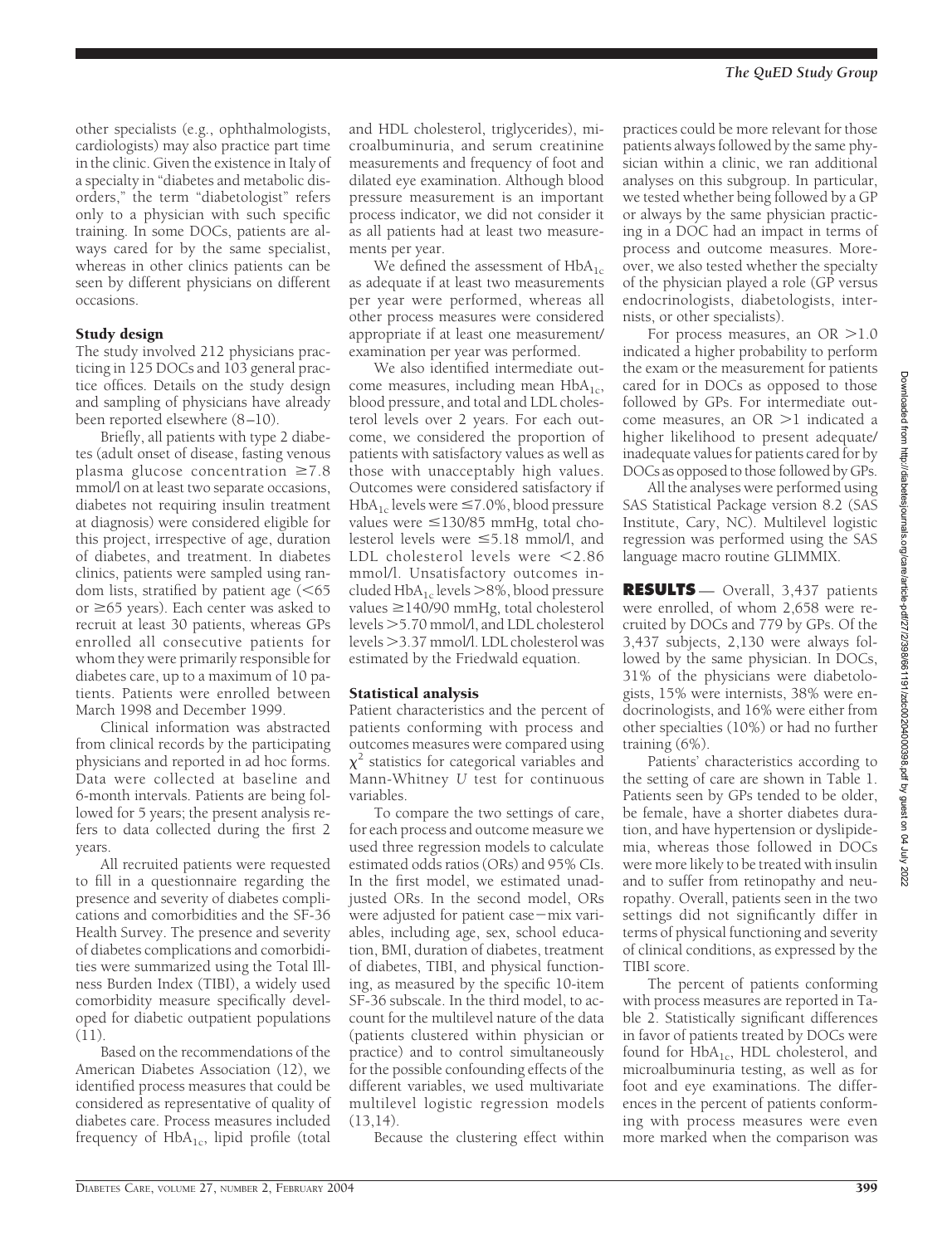#### **Table 1—***Patient characteristics according to setting of care*

|                                     | GPs           | <b>DOCs</b>   | $\boldsymbol{P}$ |
|-------------------------------------|---------------|---------------|------------------|
| $\boldsymbol{n}$                    | 779           | 2,658         |                  |
| Male $(\%)$                         | 49.7          | 55.2          | 0.007            |
| Age (years)                         | $64 \pm 10$   | $62 \pm 10$   | < 0.0001         |
| School education $\leq$ 5 years (%) | 56.0          | 51.3          | 0.09             |
| BMI $\frac{\text{kg}}{\text{m}^2}$  | $28 \pm 4$    | $28 \pm 5$    | 0.10             |
| Duration of diabetes (years)        | $10 \pm 9$    | $11 \pm 9$    | 0.006            |
| $HbA_{1c}$ (%)                      | $7.2 \pm 1.6$ | $7.2 \pm 1.5$ | 0.30             |
| Treatment (%)                       |               |               | < 0.0001         |
| Diet alone                          | 19.5          | 15.5          |                  |
| Oral agents                         | 65.2          | 61.5          |                  |
| Insulin                             | 9.6           | 13.5          |                  |
| $Insulin + oral agents$             | 5.7           | 9.5           |                  |
| Hypertension (%)                    | 59.1          | 49.8          | < 0.0001         |
| Dyslipidemia (%)                    | 26.5          | 22.6          | 0.02             |
| Complications (%)                   |               |               |                  |
| Retinopathy                         | 14.2          | 21.5          | < 0.0001         |
| End-stage renal disease             | 0.5           | 0.8           | 0.40             |
| Neuropathy                          | 6.8           | 10.1          | 0.0003           |
| Foot complications                  | 3.6           | 3.0           | 0.40             |
| Myocardial infarction               | 7.8           | 8.3           | 0.20             |
| Stroke                              | 4.7           | 3.1           | 0.04             |
| <b>TIBI</b>                         | $14 \pm 13$   | $13 \pm 13$   | 0.40             |
| Physical functioning                | $71 \pm 26$   | $74 \pm 25$   | 0.09             |

Data are means  $\pm$  SD unless otherwise indicated. *P* values refer to  $\chi^2$  for categorical variables and Mann-Whitney *U* test for continuous variables.

restricted to patients always seen by the same physician (Table 2).

As for outcome measures, more DOC patients showed satisfactory blood pressure and total cholesterol values compared with those seen by GPs, whereas high total and LDL cholesterol levels were found more often among patients cared for by GPs. Similar figures emerged when analyzing patients always seen by the same physician (Table 2).

Results for unadjusted, case-mix adjusted, and both case-mix and physician level-clustering adjusted ORs are shown in Table 3. In the whole sample, adjustment for patient case mix did not substantially modify the results, confirming that patients followed by DOCs and GPs had similar health conditions. Accounting for physician-level clustering increased all the ORs relative to process measures, except for microalbuminuria testing and foot examination. The statistical significance was achieved for  $HbA_{1c}$ , HDL cholesterol, triglycerides, serum creatinine, and microalbuminuria measurements and for eye examination.

As for the outcome measures considered, after accounting for case mix and physician-level clustering, patients treated in DOCs still showed a higher

## **Table 2—***Proportion of patients conforming with process and outcome measures by setting of care, unadjusted for patient characteristics*

|                                              |      |           |                     | $P$ : GPs vs. | P: GPs vs. |
|----------------------------------------------|------|-----------|---------------------|---------------|------------|
|                                              | GPs  | DOCs $1*$ | DOCs 2 <sup>†</sup> | DOCs 1        | DOCs 2     |
| Process measures                             |      |           |                     |               |            |
| $HbA_{1c}$ at least twice a year             | 42.9 | 73.2      | 75.5                | < 0.0001      | < 0.0001   |
| Total cholesterol at least once a year       | 66.4 | 65.8      | 70.7                | 0.8           | 0.05       |
| HDL cholesterol at least once a year         | 49.7 | 54.7      | 58.0                | 0.015         | 0.0003     |
| Triglycerides at least once a year           | 62.9 | 63.9      | 67.5                | 0.6           | 0.04       |
| Serum creatinine at least once a year        | 65.0 | 64.8      | 75.0                | 0.9           | < 0.0001   |
| Microalbuminuria at least once a year        | 31.3 | 52.6      | 49.0                | < 0.0001      | < 0.0001   |
| Dilated eye examination at least once a year | 38.5 | 54.8      | 57.9                | < 0.0001      | < 0.0001   |
| Foot examination at least once a year        | 39.5 | 51.5      | 48.0                | < 0.0001      | 0.0008     |
| Outcome measures                             |      |           |                     |               |            |
| $HbA_{1c} > 8\%$                             | 25.6 | 26.7      | 24.2                | 0.60          | 0.50       |
| $HbA_{1c} \leq 7\%$                          | 52.0 | 48.3      | 50.7                | 0.10          | 0.60       |
| Blood pressure                               |      |           |                     |               |            |
| $\geq$ 140/90 mmHg                           | 64.6 | 64.5      | 63.7                | 0.95          | 0.72       |
| $<$ 130/85 mmHg                              | 11.5 | 14.4      | 14.8                | 0.04          | 0.04       |
| Total cholesterol                            |      |           |                     |               |            |
| $>5.70$ mmol/l                               | 46.7 | 41.0      | 40.5                | 0.008         | 0.01       |
| $\leq 5.18$ mmol/l                           | 29.7 | 36.8      | 38.4                | 0.0005        | 0.0002     |
| LDL cholesterol                              |      |           |                     |               |            |
| $>3.37$ mmol/l                               | 57.8 | 53.2      | 52.3                | 0.08          | 0.05       |
| $<$ 2.86 mmol/l                              | 13.6 | 16.4      | 14.6                | 0.15          | 0.65       |

*P* values refer to  $\chi^2$  test. \*All patients followed by DOCs; †only patients always followed by the same physician within DOCs.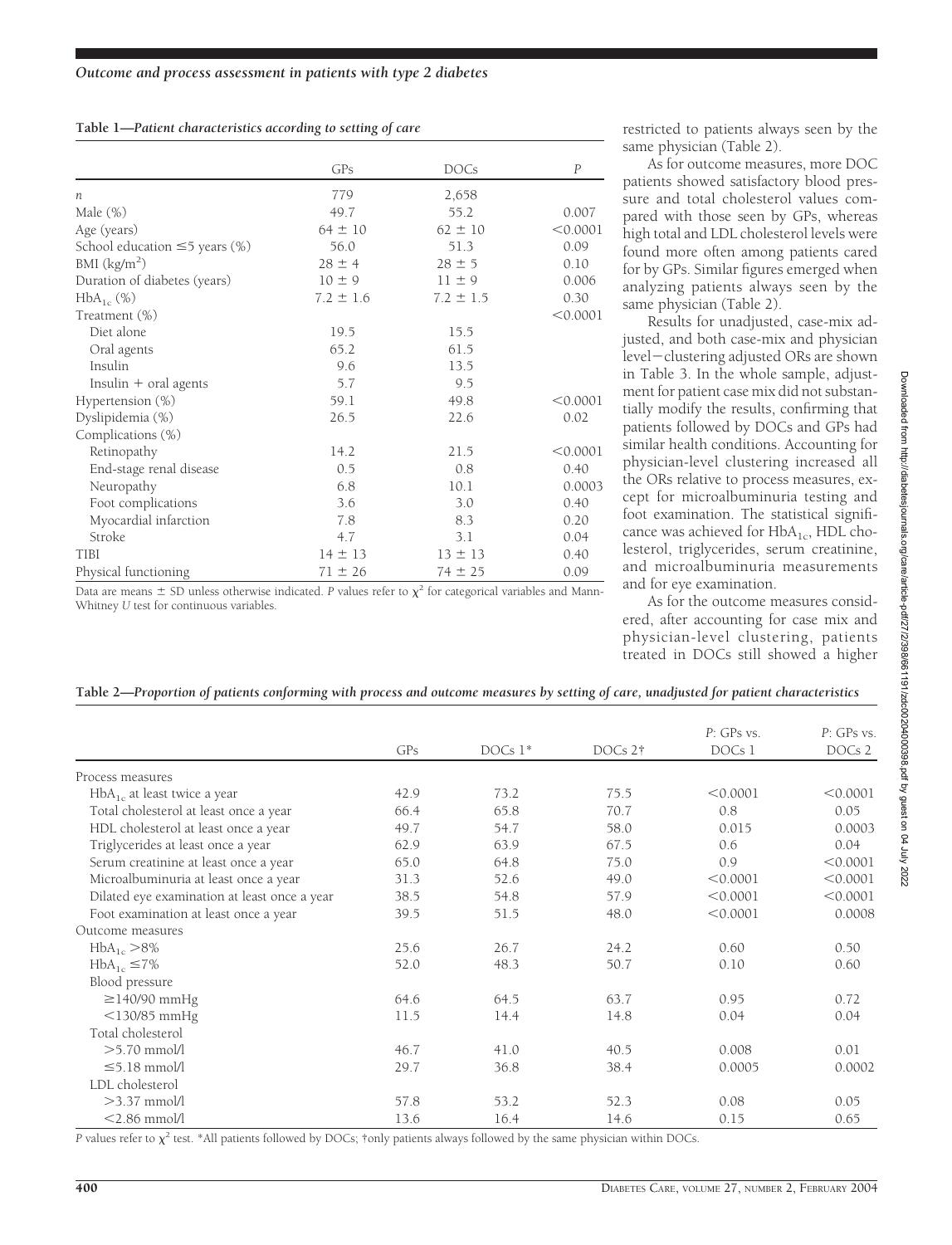## *The QuED Study Group*

## **Table 3—***Process and outcome measures, by method of adjustment*

|                                                | Unadjusted          | Case-mix adjusted   | Clustering and<br>case mix adjusted |
|------------------------------------------------|---------------------|---------------------|-------------------------------------|
| Whole sample                                   |                     |                     |                                     |
| Process measures                               |                     |                     |                                     |
| $HbA_{1c}$ at least twice a year               | $3.63(3.08 - 4.29)$ | $3.62(3.06 - 4.28)$ | $3.83(2.52 - 5.81)$                 |
| Total cholesterol at least once a year         | $0.97(0.82 - 1.16)$ | $0.98(0.82 - 1.17)$ | $1.52(0.95 - 2.42)$                 |
| HDL cholesterol at least once a year           | $1.23(1.04 - 1.44)$ | $1.23(1.04-1.45)$   | $1.74(1.04 - 2.91)$                 |
| Triglycerides at least once a year             | $1.04(0.88 - 1.24)$ | $1.05(0.88 - 1.25)$ | $1.64(1.03 - 2.60)$                 |
| Serum creatinine at least once a year          | $0.99(0.83 - 1.18)$ | $0.99(0.83 - 1.19)$ | $1.88(1.12 - 3.16)$                 |
| Microalbuminuria at least once a year          | $2.44(2.05 - 2.90)$ | $2.52(2.11-3.01)$   | $2.27(1.28 - 4.05)$                 |
| Dilated eye examination at least once a year   | $1.94(1.64 - 2.28)$ | $1.87(1.58 - 2.22)$ | $2.33(1.59 - 3.41)$                 |
| Foot examination at least once a year          | $1.63(1.35-1.96)$   | $1.58(1.30 - 1.91)$ | $1.37(0.97 - 1.92)$                 |
| Outcome measures                               |                     |                     |                                     |
| $HbA_{1c}$                                     |                     |                     |                                     |
| $>8\%$                                         | $1.06(0.87 - 1.29)$ | $0.98(0.80 - 1.21)$ | $0.92(0.64 - 1.32)$                 |
| $\leq$ 7%                                      | $0.86(0.73 - 1.03)$ | $0.92(0.77 - 1.11)$ | $1.04(0.74 - 1.45)$                 |
| Blood pressure                                 |                     |                     |                                     |
| $\geq$ 140/90 mmHg                             | $0.99(0.84 - 1.18)$ | $1.12(0.94 - 1.34)$ | $1.03(0.80 - 1.32)$                 |
| $<$ 130/85 mmHg                                | $1.30(1.02 - 1.67)$ | $1.19(0.92 - 1.54)$ | $1.24(0.90 - 1.69)$                 |
| Total cholesterol                              |                     |                     |                                     |
| $>5.70$ mmol/l                                 | $0.79(0.67 - 0.94)$ | $0.83(0.70 - 0.99)$ | $0.84(0.68 - 1.04)$                 |
| $\leq 5.18$ mmol/l                             | $1.38(1.15 - 1.65)$ | $1.31(1.08 - 1.57)$ | $1.26(1.00-1.60)$                   |
| LDL cholesterol                                |                     |                     |                                     |
| $>3.37$ mmol/l                                 | $0.83(0.67 - 1.02)$ | $0.86(0.70 - 1.07)$ | $0.88(0.67 - 1.15)$                 |
| $<$ 2.86 mmol/l                                | $1.24(0.93 - 1.67)$ | $1.18(0.88 - 1.59)$ | $1.08(0.77 - 1.52)$                 |
| Patients always followed by the same physician |                     |                     |                                     |
| Process measures                               |                     |                     |                                     |
| $HbA_{1c}$ at least twice a year               | $4.13(3.41 - 5.01)$ | $4.14(3.40 - 5.04)$ | $5.24(3.30 - 8.33)$                 |
| Total cholesterol at least once a year         | $1.22(1.00-1.50)$   | $1.23(1.00-1.51)$   | $2.00(1.18 - 3.37)$                 |
| HDL cholesterol at least once a year           | $1.40(1.17-1.69)$   | $1.41(1.16-1.70)$   | $2.23(1.25 - 4.00)$                 |
| Triglycerides at least once a year             | $1.23(1.01-1.50)$   | $1.23(1.01-1.50)$   | $2.05(1.22 - 3.43)$                 |
| Serum creatinine at least once a year          | $1.63(1.33 - 1.99)$ | $1.63(1.33 - 2.01)$ | $2.74(1.59 - 4.73)$                 |
| Microalbuminuria at least once a year          | $2.12(1.75 - 2.56)$ | $2.08(1.71 - 2.54)$ | $2.53(1.32 - 4.84)$                 |
| Dilated eye examination at least once a year   | $2.21(1.84 - 2.66)$ | $2.09(1.73 - 2.53)$ | $2.57(1.65 - 3.99)$                 |
| Foot examination at least once a year          | $1.43(1.16 - 1.76)$ | $1.37(1.10 - 1.70)$ | $1.38(0.97 - 1.96)$                 |
| Outcome measures                               |                     |                     |                                     |
| $HbA_{1c}$                                     |                     |                     |                                     |
| $>8\%$                                         | $0.92(0.74 - 1.15)$ | $0.83(0.66 - 1.05)$ | $0.83(0.56 - 1.22)$                 |
| $\leq$ 7%                                      | $0.96(0.79 - 1.16)$ | $1.06(0.86 - 1.30)$ | $1.11(0.76 - 1.61)$                 |
| Blood pressure                                 |                     |                     |                                     |
| $\geq$ 140/90 mmHg                             | $0.97(0.80 - 1.17)$ | $1.08(0.89 - 1.32)$ | $0.97(0.73 - 1.29)$                 |
| $<$ 130/85 mmHg                                | $1.34(1.02 - 1.75)$ | $1.27(0.95 - 1.68)$ | $1.33(0.93 - 1.91)$                 |
| Total cholesterol                              |                     |                     |                                     |
| $>5.70$ mmol/l                                 | $0.78(0.65 - 0.95)$ | $0.84(0.69 - 1.02)$ | $0.85(0.66 - 1.10)$                 |
| $\leq 5.18$ mmol/l                             | $1.47(1.20 - 1.80)$ | $1.36(1.10-1.67)$   | $1.32(1.00 - 1.75)$                 |
| LDL cholesterol                                |                     |                     |                                     |
| $>3.37$ mmol/l                                 | $0.80(0.63 - 1.00)$ | $0.84(0.67 - 1.07)$ | $0.86(0.63 - 1.17)$                 |
| $<$ 2.86 mmol/l                                | $1.08(0.78 - 1.49)$ | $1.00(0.71 - 1.40)$ | $0.98(0.67 - 1.43)$                 |

Data are OR (95% CI). DOCs are the reference category.

probability of having adequate total cholesterol levels (≤5.18 mmol/l). On the other hand, the difference in the proportion of patients with inadequate total and LDL cholesterol levels and with adequate blood pressure levels were no longer significant.

To better evaluate the role of physician-level clustering, the analyses were repeated after excluding patients followed by different physicians within the same structure. Even in this analysis, the adjustment for physician-level clustering substantially increased ORs for most of the process measures considered, confirming their statistical significance, with the only exception being foot examination (Table 3).

As far as outcomes measures are concerned, the only statistically significant difference found referred to patients with adequate total cholesterol levels.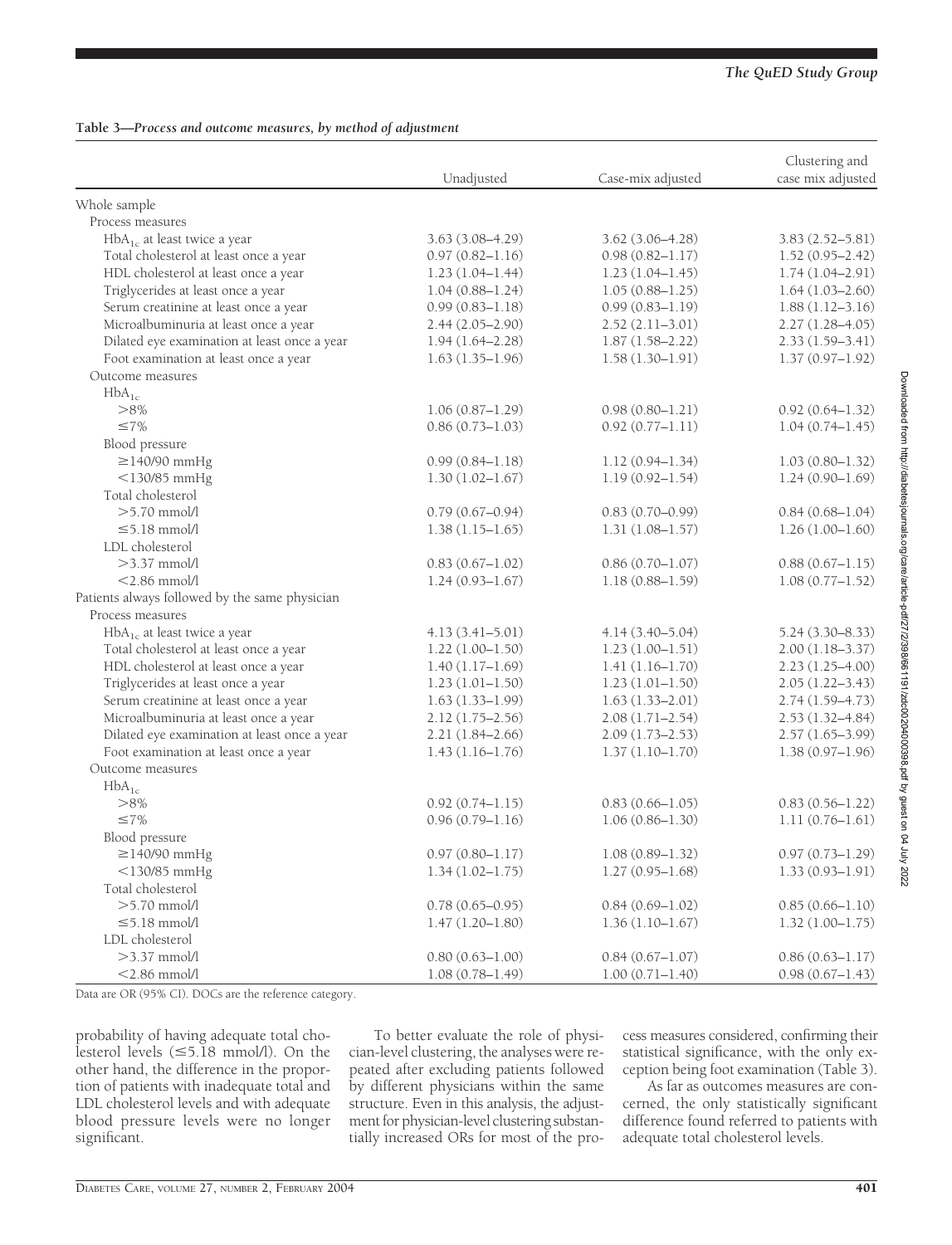

The additional analyses on health care delivery modalities within DOCs and according to physician specialty offered important additional information. In particular, being followed by different physicians within DOCs was associated with performance rates of the different process measures similar to those of GPs, with the only exception being higher rates of patients conforming with  $HbA_{1c}$  measurement (clustering- and case  $mix–adjusted$ OR 2.55, CI 1.51–4.30) and eye examination (OR 2.09, CI 1.32–2.30). No difference was found for any of the outcome measures considered.

Quality of diabetes care for patients treated by GPs or always followed by the same physician in DOCs was further differentiated when the specialty of physi-

cians practicing in DOCs was taken into account. Case mix- and clusteringadjusted ORs for process measures are reported in Fig. 1, with patients followed by diabetology specialists as the reference category. Diabetologists performed significantly better than GPs on all process measures considered. Differences between GPs and the other specialists practicing in DOCs were less consistent; in fact, no statistically significant difference emerged for lipid monitoring and foot examination between those groups, whereas internists tended to perform better than GPs in terms of  $HbA_{1c}$  measurement (OR 8.11, CI 4.01–16.4) and serum creatinine and microalbuminuria testing (OR 2.43, CI 1.06–5.58 and OR 2.79, CI 1.07–7.31, respectively). Endocrinolo-

Figure 1—*Process measures: case mix and clustering-adjusted ORs for patients followed by GPs (*f*), endocrinologists (*-*), and internists/other specialists ( ), as opposed to those treated by diabetologists.*

gists performed better than GPs in terms of  $HbA_{1c}$  measurement (OR 2.49, CI 1.31–4.70), serum creatinine testing (OR 2.83, CI 1.29–6.22), and eye examination (OR 2.91, CI 1.58–5.37). Within DOCs, the proportion of patients conforming with  $HbA_{1c}$  measurement was significantly lower among those treated by endocrinologists compared with diabetologists. Similarly, the proportion of patients who received at least one eye examination per year was significantly lower for patients cared for by specialists in internal medicine or with other specialties as compared with those treated by diabetologists.

As for the outcomes considered, no statistically significant difference related to physician specialty emerged (Fig. 2).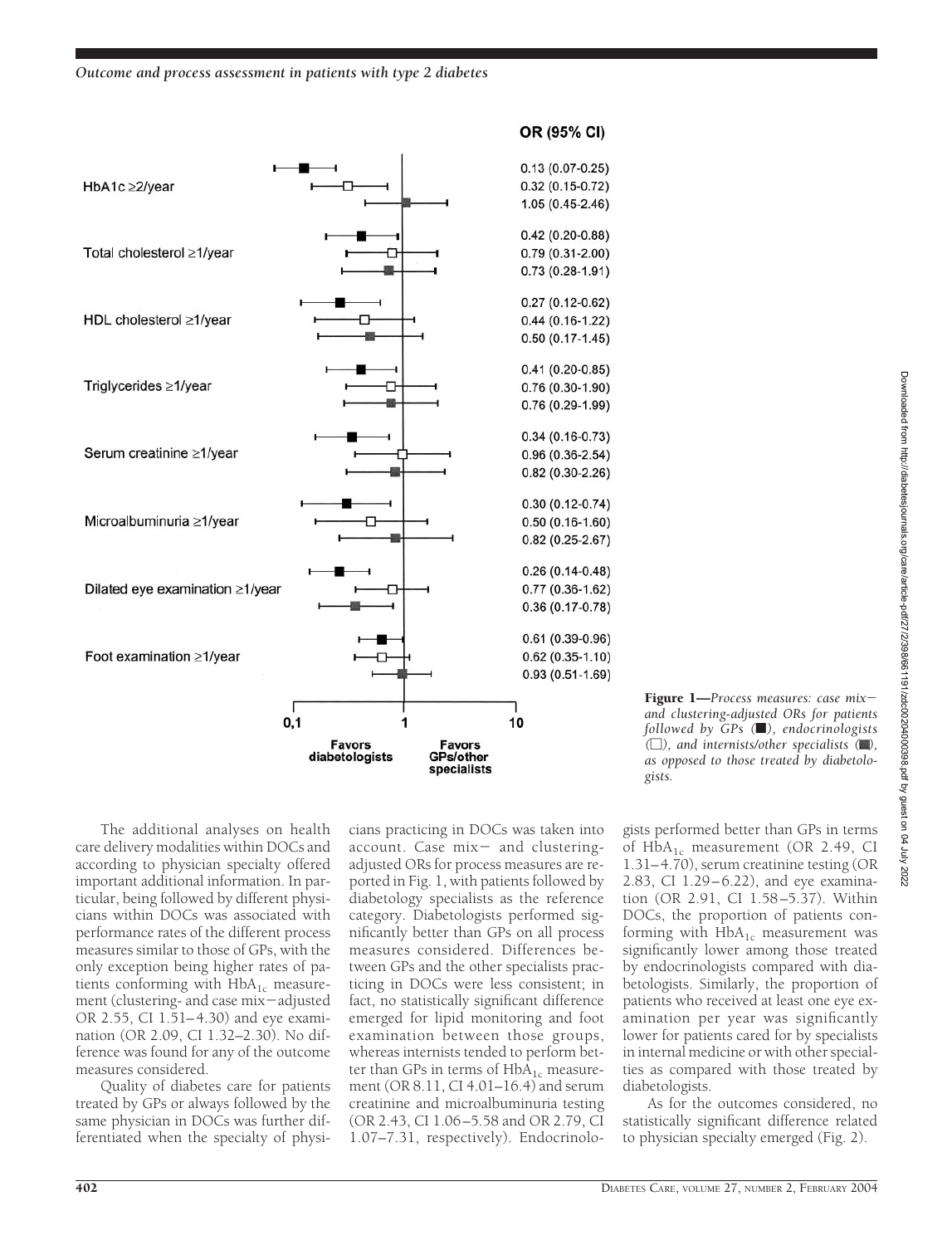

OR (95% CI)

Downloaded from http://diabetesjournals.org/care/article-pdf/27/2/398/661191/zdc00204000398.pdf by guest on 04 July 2022 Downloaded from http://diabetesjournals.org/care/article-pdf/27/2/398/661191/zdc00204000398.pdf by guest on 04 July 2022*and clustering-adjusted ORs for patients followed by GPs (*f*), endocrinologists hood to present adequate/inadequate gists as opposed to those followed by other specialists or GPs. BP, blood pressure; TC,*

**CONCLUSIONS** — Our study involved a large number of GPs and physicians practicing in DOCs and offered an important opportunity to compare the quality of diabetes care provided by generalists and specialists using appropriate statistical techniques (5,15).

Overall, the performance of Italian physicians participating in the project was very similar in terms of process measures to that reported in other studies conducted in the U.S. comparing generalists with specialists  $(4-6,16)$ . As for the outcomes considered, good metabolic control was attained in the vast majority of patients, with only 26% showing  $HbA_{1c}$  values  $>$ 8%. Control of cardiovascular risk factors was less satisfactory, with 65% of the patients showing total cholesterol levels -5.18 mmol/l and blood pressure levels  $\geq$  140/90 mmHg.

We found several differences between

generalists and specialists for both process and outcome measures, despite the fact that patients followed in the two settings did not differ in terms of overall disease severity and functional status. This substantial similarity in the overall clinical conditions is the result of a mix of favorable and unfavorable characteristics for the patients cared for by GPs as compared with those followed in DOCs.

The lack of major clinical differences was confirmed by the analyses adjusted for patient case mix, which did not modify specialty differences found for process and outcomes measures.

Physician level-clustering adjustment showed that all the process measures were performed significantly more often by physicians practicing in DOCs than in general practice offices, particularly when the analysis was restricted to those patients always cared for by the

same physician. The latter finding suggests that modalities of health care delivery within DOCs can influence quality of care. In fact, only minor differences in process measures emerged when comparing patients followed by GPs with those followed by different physicians within a same DOC.

Figure 2—*Outcome measures: case mix–*

*(*-*), and internists/other specialists ( ), as opposed to those treated by diabetologists. An OR* -*1 indicates a higher likeli-*

*values for patients cared for by diabetolo-*

*total cholesterol.*

Our results were consistent with those reported in the existing literature indicating that specialists are more resource intensive than generalists and adhere to process of care guidelines more closely (4–6). Nevertheless, it is not possible to exclude the possibility that reasons other than physician attitude can be at least partially responsible for our findings. One possibility is that patients followed by GPs could have less access to the testing facilities that are easily available in DOCs, which are usually located within hospitals. This could be particularly true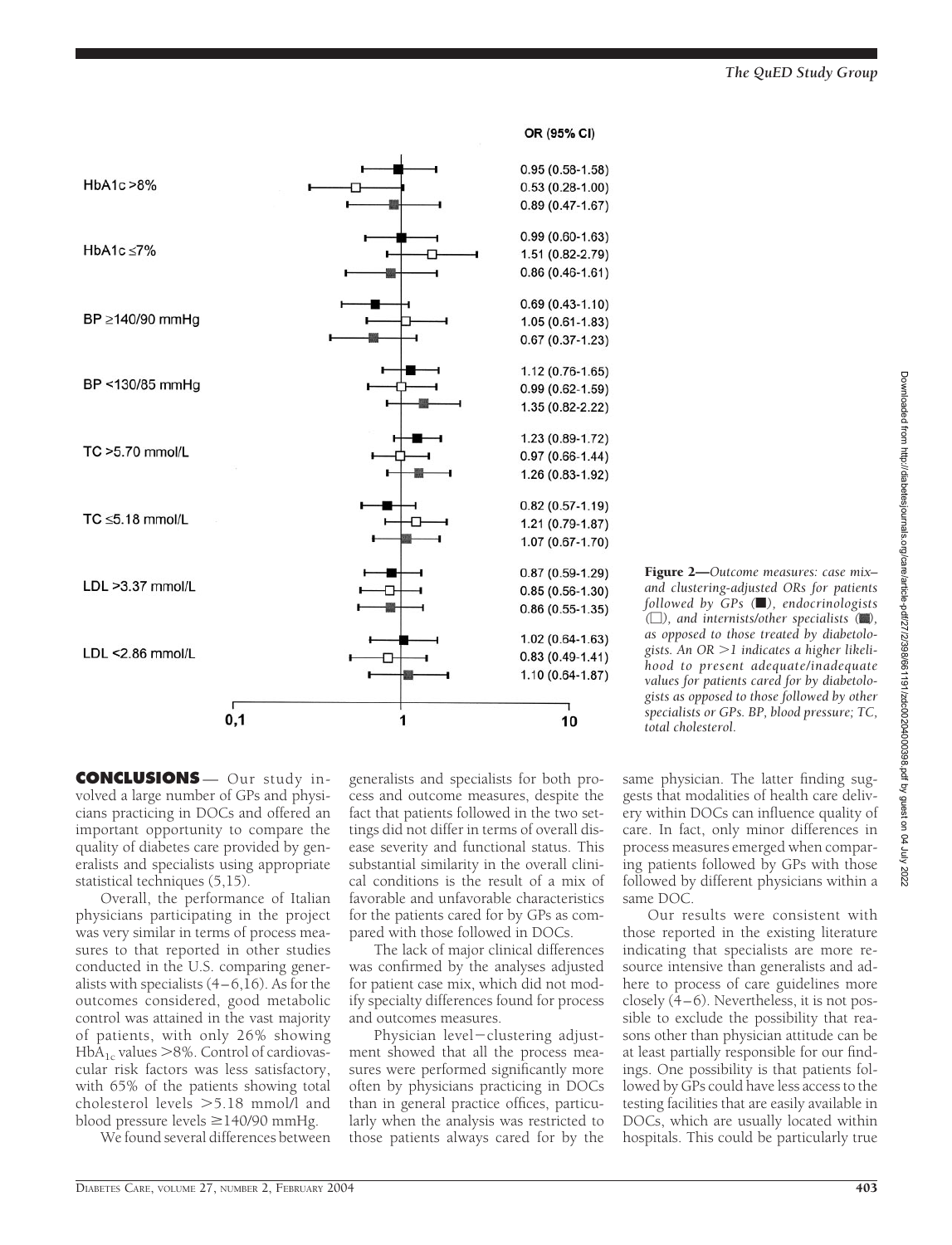for older individuals living in rural areas, for whom the access to testing facilities and DOCs might represent a major problem. It is also possible that patients cared for by specialists prefer a more aggressive style of care and thus could be motivated in having their tests completed. Therefore, the differences in process measures documented in our study could be at least partially attributed to differences in the study populations not captured by casemix and clustering adjustment.

The evaluation of physician specialty added another important element in comparing diabetes care provided by generalists with that by specialists. In fact, diabetologists performed consistently better than GPs for all the process measures considered, whereas the differences between GPs and the other specialists practicing in DOCs tended to be less marked and not systematic. As for the outcomes measures considered, satisfactory total cholesterol levels were obtained more often in DOCs than in general practice offices, irrespective of the specialty of physicians practicing in DOCs.

Process measures have been criticized as often lacking strong links to outcomes (17). From this point of view, it is of particular interest to note that more frequent monitoring of blood lipids in patients attending DOCs was also associated with a higher proportion of patients with satisfactory total cholesterol levels. This finding is further supported by the higher proportion of dyslipidemic patients treated with cholesterol-lowering drugs in DOCs as compared with treatment received in general practice offices (51 vs. 42%;  $P = 0.03$ ). On the other hand, a significantly higher frequency of  $HbA_{1c}$ monitoring in DOCs was not associated with better outcomes in terms of metabolic control. We have previously shown that personal attitudes and beliefs of the individual physician, rather than physician specialty or setting of care, influence metabolic control (8). Furthermore, it is also possible that patients who are more difficult to manage in terms of metabolic control are referred to specialists by GPs.

Our study also offered interesting methodological hints. In a previous study, it has been shown that the failure to account for physician-level clustering could lead to overestimation of the statistical significance of the groups being compared (5). We have documented that the use of inappropriate statistical techniques

can also lead to underestimation of the differences when comparing generalists with specialists. In fact, some nonstatistically significant unadjusted differences between the two settings (i.e., triglycerides and serum creatinine measurements) (Table 3) became statistically significant once the physician-level variation was taken into account.

Some of the potential limitations of our study need to be discussed. First, physicians were selected according to their willingness to participate in the project. They could thus represent those clinicians, particularly GPs, who are more interested in diabetes care and therefore not be reflective of diabetes care delivered by Italian physicians in general. From this point of view, the differences documented in our study could be underestimated and the true variability in process and outcomes measures could be even greater.

Second, some of the differences in process measures could be related to disparities in the accuracy of reporting. Nevertheless, the consistency of our findings across the whole spectrum of measures considered strongly suggests a true difference in physicians' performance.

Finally, because of the relatively short period of observation, we could select only intermediate outcome measures. It is therefore not clear to what extent the noted differences could determine different outcomes in terms of major clinical events in the long term. The analysis after the completion of the 5-year follow-up will allow a deeper understanding of the relation between process and major outcomes.

In conclusion, our findings suggest that being followed always by the same physician practicing in a DOC, particularly if the physician has a specialty in diabetes, ensures better quality of care in terms of process measures. In the short term, care provided by specialists was also associated with better intermediate outcome measures, such as total cholesterol levels. Because of the short period of observation, we could not document whether long-term outcomes were also affected.

The increasing number of patients with diabetes, together with the progressive rise in demand for diabetes care stemming from increased life expectancy, call for an efficient and coordinated health care delivery. In this respect, the involvement of general practice represents a crucial aspect. Therefore, more attention should be paid to minimizing quality of care differences, decreasing unnecessary and inappropriate care, improving the referral process for patients with complicated conditions, and promoting a comanagement and teamwork approach to diabetes care. To this end, an important first step is to ensure that the same level of care is provided by physicians with a diabetes specialty. Unfortunately, no single approach has been shown to be effective for all physicians in changing their practice. Multiple interventions, including educational programs, practice guidelines, financial incentives, regulatory measures, and total quality management techniques are likely to enhance physician performance (18). The ongoing transformation of general practice in Italy, moving from solo practice to group practice and the reorganization of team function and practice systems (e.g., appointments and follow-up) to meet the needs of chronically ill patients will also represent an important step forward in improving the standard of diabetes care. Finally, the recent implementation of shared information systems that allow a bidirectional information flux between generalists and specialists will greatly facilitate the interaction between the different health care providers while ensuring the continuity of diabetes care.

**Acknowledgments**— This study was supported by Pfizer Italiana SpA., and partially supported by Italian Ministero dell'Istruzione, dell'Universita` e della Ricerca DM 623/96– 2002.

## **APPENDIX**

## Investigators

**Diabetologists.** Rinaldi R., Papini E., Pagano A., Petrucci L. (Albano Laziale, RM); Maresca P., Malvicino F. (Alessandria); Corsi A., Torre E., Ponzani P., Menozzi F. (Arenzano, GE); Baracchi S., Iorini M. (Asola, MN); Gentile L. (Asti); Di Berardino P. (Atri, TE); Dell'Aversana P. (Aversa, CE); Savino T. (Bari); Amore G. (Bassano Del Grappa, VI); Zerella F. (Benevento); Travaglino F., Morone G. (Biella); Pinna N. (Borgosesia, VC); Poli M.A. (Bovolone, VR); Sanna A.M., Carboni L., Farci F., Contini P., Brundu M. (Cagliari); Nativo B., Medico C. (Caltagi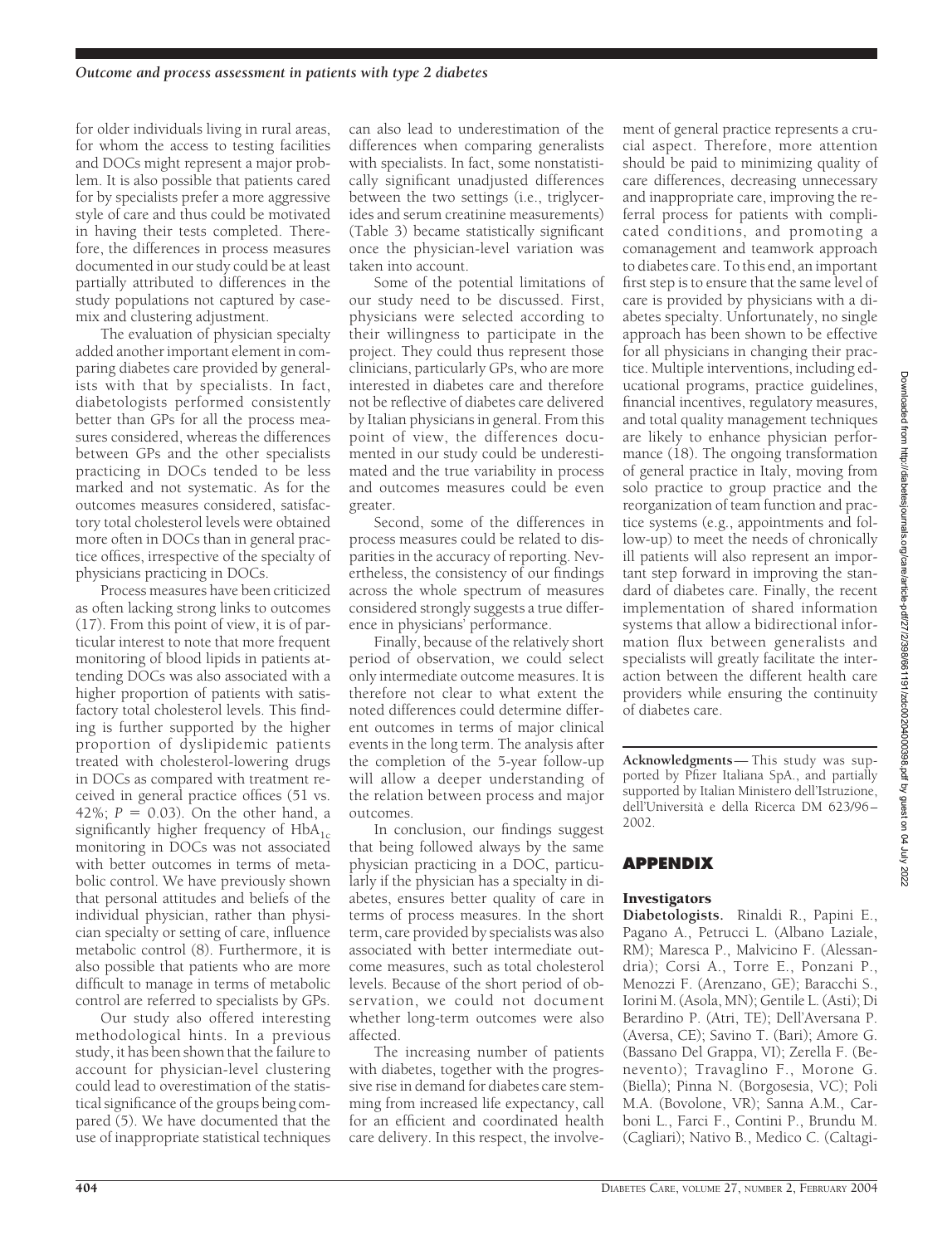(Caltanissetta); De Fini M. (Carbonara, BA); Vincis L., Renier G. (Carbonia, CA); Bargero G., Caramellino A., Ghezzo G., Venturi E. (Casale Monferrato, AL); Grosso J. (Castel di Sangro, AQ); De Simone G., Gentile S., Gaeta I. (Castellammare di Stabia, NA); Cafaro A. (Castellaneta, TA); Panzolato L. (Castiglione delle Stiviere, MN); Trinelli V. (Cirie`, TO); Campanelli C., Norgiolini R. (Citta` di Castello, PG); Pastorelli R., Fiore S. (Colleferro, RM); Testero S. (Cologno Monzese, MI); Staianò A. (Corigliano Calabro, CS); Cazzalini C., Menozzi F., Inzoli S., Valsecchi C. (Crema, CR); Borretta G., Magro G., Cesario F., Piovetan A., Procopio M. (Cuneo); De Giuli G. (Darfo Boario Terme, BS); Marelli G., Bellato L. (Desio, MI); Richini D. (Esine, BS); Muscogiuri A., Tanzarella F. (Francavilla Fontana, BR); Santilli E., Versace G.S. (Frascati, RM); Morandi G., Mazzi C. (Gallarate, VA); Melga P., Cheli V., De Pascale A. (Genova); Majellaro V. (Giovinazzo, BA); D'Ugo E. (Gissi, CH); Pisano G., Vacca F., Fois A. (Isili, NU); Morea A. (Isola della Scala, VR); De Giorgio L., Lecis R. (La Spezia); Pupillo M. (Lanciano, CH); Tagliaferri M., Vitale C. (Larino, CB); Nuzzo M., Formoso G., Cosi D. (Lecce); Caldonazzo A. (Leno, BS); Lorenti I. (Lentini, SR); Barbaro D., Orsini P. (Livorno); Guarneri R., Guarneri I. (Locri, RC); Maolo G., Giovagnetti M. (Macerata); Saggiani F., Pascal G., Dina E. (Mantova); Sciangula L., De Patre P., Azzalini F., Mauri C., Roncoroni C., Banfi E. (Mariano Comense, CO); Venezia A., Morea R. (Matera); Pata P., Mancuso T., Cozzolino A., De Francesco C. (Messina); Negri S., Adda G., Zocca A., Perdomini A.G., Pizzi G.L. (Milano); Gentile S., Guarino G., Oliviero B., Scurini C., Turco S., Fischetti A., Marino M.R., Di Giovanni G., Borrelli G. (Napoli); Trovati M., Ponziani M.C. (Orbassano, TO); Torchio G., Palumbo P. (Paderno Dugnano, MI); Belotti M.L. (Palazzolo sull'Oglio, BS); Provenzano V., Imparato S., Aiello V. (Partinico, PA); Bazzano S., Nosetti G. (Pavia); Antonacci E. (Penne, PE); Capani F., Vitacolonna E., Ciccarone E., Ciancaglini R., Di Martino G., La Penna G. (Pescara); Galeone F. (Pescia, PT); Giorgi D. Pierfranceschi, De Joannon U., Matteo M., Bianco M., Zavaroni D. (Piacenza); Ruffino C. (Pietra Ligure, SV); Bassi E., Ghirardi R. (Pieve di Coriano, MN); Lieto C. (Pomigliano d'Arco, NA); De Simone

rone, CT); Vancheri F., Burgio A.

G., Riccio M. (Portici, NA); Gelisio R., Moretti M. (Portogruaro, VE); Bianchi A., Dagani R. (Rho, MI); Tatti P., Di Mauro P., Cristofanelli D., Cappelloni D., Urbani A., Leotta S., Ceccarelli G., Mauceri M., La Saracina M.F., Baldelli A., Napoli A., Morano S., Cipriani R., Gabriele A., Pantellini F., Liguori M., Laurenti O., De Mattia G. (Roma); Monesi G., Mollo F., Manunta R., Lisato G., Beretta F., Bellinetti L., Bordon P. (Rovigo); Bagolin E. (San Dona` di Piave, VE); Clementi L., Vespasiani G. (San Benedetto del Tronto, AP); Del Vecchio E., Orio F., Caggiano D., Tenuta M. (Salerno); Arca G.M., Scardaccio V. (Sassari); Diana A., Montegrosso G., Grottoli S., Tati M., Della Valle M.P. (Savigliano, CN); Galenda P. (Sondalo, SO); Libera E. (Sondrio); Diodati M.B., Tritapepe A. (Sulmona, AQ); Coppola C., Bosi M. (Suzzara, MN); Magno M., Scarpa E. (Taranto); Lattanzi E., Damiani G., Di Michele D., Fava A., Di Pietro E., Brancali M. (Teramo); Veglio M., D'Andrea M., Grassi A., Mormile A., Bruno A., Pisu E., Bruno G., Tagliaferro V., Passera P., Trento M. (Torino); Margiotta A. (Tradate, VA); Bossi A (Treviglio, BG); Taboga C., Mreule S., Noacco C., Colucci F., Tonutti L. (Udine); Sposito S. (Velletri, RM); Bogazzi A.R. (Venaria, TO); Moro E., Zanbon C., Pais M., Bittolo Bon G., Sfriso A . (Venezia); Francesconi M.F., Erle G. (Vicenza). **General practitioners.** Sabbi D. (Ar-

quata Scrivia, AL); Mazzarino A. (Aversa, CE); Lippa L. (Avezzano, AQ); Casassa Vigna M. (Balangero, TO); D'Alessandro A . (Bari); Caniglia N. (Barrea, AQ); Brancati F. (Brugherio, MI); Omati G. (Bussero, MI); Danti G. (Buttapietra, VR); Pascali L. (Camerano, AN); Ragazzi G. (Camisano Vicentino, VI); Di Paolo L. (Campo Di Giove, AQ); Di Febo E. (Carsoli, AQ); Ferrari P., Ballarini L. (Castel D'azzano, VR); Tonello P. (Castelgomberto, VI); Capilupi V. (Catanzaro); De Giorgi D. (Cavallino, LE); Spiezio C. (Ciriè, TO); Della Cagnoletta F. (Colorina, SO); Beretta E. (Concorezzo, MI); Nepote Fus M.T., Rapacciuolo T. (Corio, TO); Cannelli B. (Corridonia, MC); Metrucci A. (Cutrofiano, LE); Veldorale A. (Druento, TO); Ioverno E., Visentin G. (Dueville, VI); Bellino L. (Firenze); Brizio E. (Fossano, CN); Zanellato E. (Front, TO); Frapporti G. (Fumane, VR); Della Vedova R. (Gradisca d'Isonzo, GO); Gesualdi F. (Latronico, PZ); Mola E., Bosco T., Fiume D. (Lecce); Falcoz M. (Loira,

TV); Martinelli G. (Lovere, BG); Tombesi M., Caraceni L. (Macerata); Di Giovanbattista E. (Magnano in Riviera, UD); Ermacora T. (Maiano, UD); Gualtiero A. (Malo, VI); Morelli F., Capozza G .(Matera); Musso M. (Mathi, TO); Pagliani S., Longoni P. (Milano); Caimi V., Parma E., Riva M.G., Bosisio M. (Monza, MI); Bertini L. (Monzuno, BO); Barra R., D'Alessandro F.M., Alano R. (Napoli); Mezzasalma G. (Nole Canavese, TO); Barberio L. (Paganica, AQ); Petrona Baviera F. (Palermo); De Matteis C. (Paola, CS); Anglano B. (Verona); Scarpolini P. (Pescantina, VR); Milano M., Bernabè S. (Pianezza, TO); Ferrara F. (Pisticci, MT); Filippi S. (Pontremoli, MS); Tosetti C. (Porretta Terme, BO); Dorato P. (Pozzuoli, NA); Moro A. (Preganziol, TV); La Terra Bella B. (Ragusa); Marziani M. (Reggio Emilia); Burzacca S. (Rivalta Di Torino, TO); Zamboni A. (Ro, FE); Saliceti F., Bartoletti P.L., Spalletta L. (Roma); Bonicatto L. (San Francesco al Campo, TO); Catalano A. (San Leucio del Sannio, BN); Crapesi L. (San Lorenzo Isontino, GO); Greco M. (San Pietro in Lama, LE); Mattana G. (San Sperate, CA); Agnolio M.L. (Sandrigo, VI); Piazza G. (Santorso, VI); Lattuada G. (Saronno, VA); Gambarelli L. (Scandiano, RE); Bussotti A. (Sesto Fiorentino, FI); Pinsuti A. (Sinalunga, SI); Signorati L. (Sommacampagna, VR); Baggi V. (Sordio, LO); Riundi R. (Sumirago, VA); Uberti M., Mondazzi A.R., Massaro R., Botto Micca M. (Torino); Massignani D. (Valdagno, VI); Gazzetta F., Bianchetti F., Molla D. (Varese); Marino R., Gribaldo E. (Venaria, TO); Aramini E. (Vercelli); Galopin T., Pettenella G., Bonollo E. (Verona); Luvisi P.F. (Viareggio, LU); Frigo A., Cabri G., Simionato C. (Vicenza); Bevilacqua S., Longhi L. (Viterbo); Dezio G. (Vittoria, RG).

#### Writing committee and coordinating center

Giorgia De Berardis, MSc (Pharm Chem); Fabio Pellegrini, MS; Monica Franciosi, MSc (Biol); Maurizio Belfiglio, MD; Barbara Di Nardo, HSDip; Sheldon Greenfield, MD; Sherrie H. Kaplan, PhD, MPH; Maria C.E. Rossi, MSc (Pharm Chem); Michele Sacco, MD; Gianni Tognoni, MD; Miriam Valentini, MD; Antonio Nicolucci, MD.

## Scientific committee

Vittorio Caimi, MD; Fabio Capani, MD; Andrea Corsi, MD; Roberto Della Vedova,